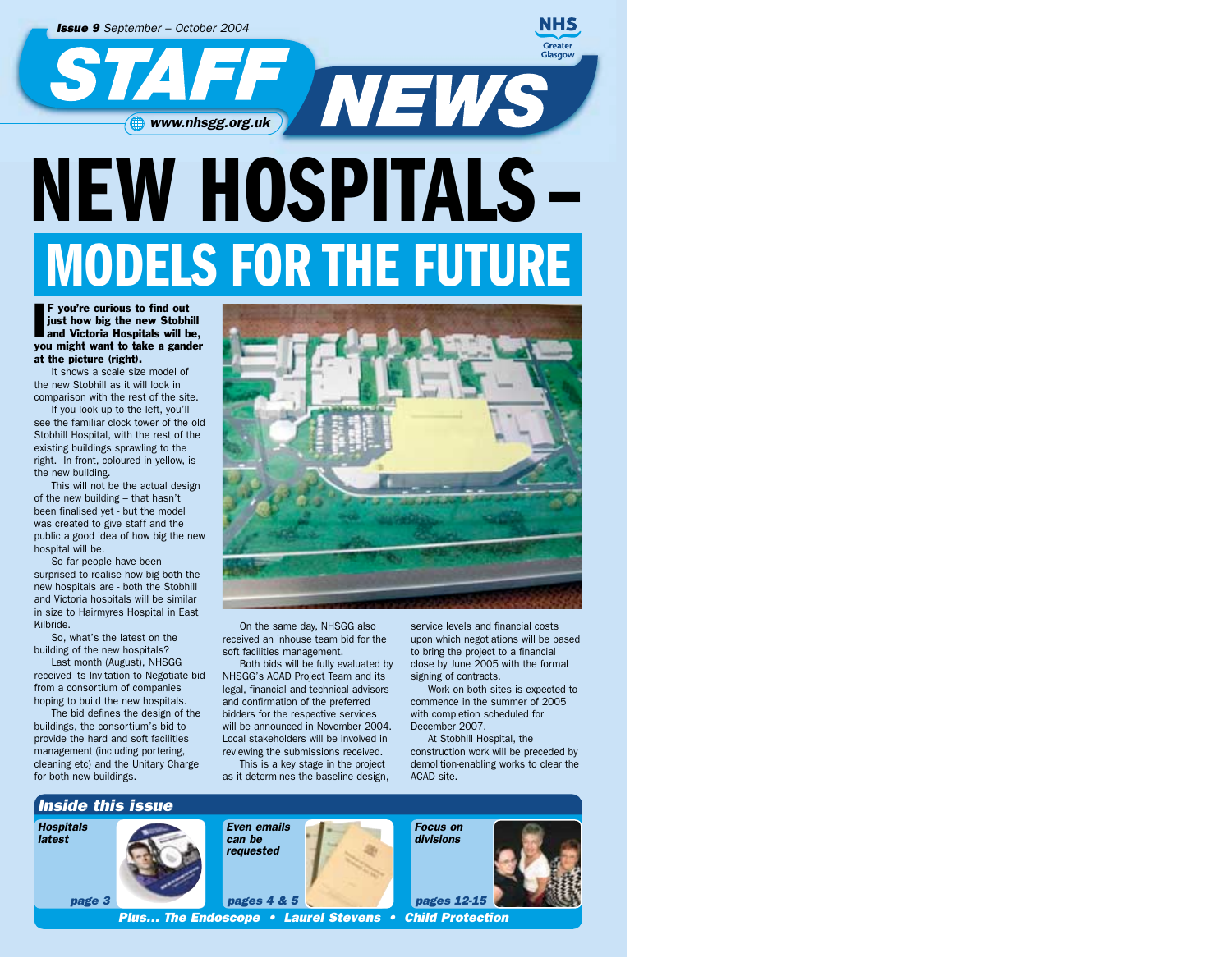

s the 1st December roll-<br>
out for Agenda for Chang<br>
- the proposed new NHS<br>
nay and grading system - draw out for Agenda for Change pay and grading system - draws closer, staff and management volunteers are being sought.

A major training programme is being launched to ensure that large numbers of staff and management representatives are in place to deliver NHS Greater Glasgow's job matching and evaluation processes.

Susan Russell, the Staff-Side Coordinator on the Agenda for Change Project Team, said: "This is most definitely a partnership-driven initiative and we need as many staffside and management representatives as possible to help make Agenda for Change work to everyone's benefit.

"We are calling on staff and managers to become involved in the new job matching and evaluation training programme. We particularly welcome members of trade unions and professional organisations who would wish to come forward to become accredited representatives within Agenda for Change."

The Project Team hope that representatives who come forward for job matching and evaluation will, in time, participate in the other strands of Agenda for Change: terms and conditions and the knowledge and skills framework.

If you would like to be involved, you can register your interest in the following ways:

#### Staff-Side

Accredited representatives of trade unions/professional organisations should contact their full-time officer for a nomination form. Completed forms should be sent to Susan B Russell (details follow).

Members of trade unions and professional organisations should get in touch with their local representative who in turn will refer them to a full-time officer who will arrange accreditation and training and supply a nomination form. As above, the form should go to Susan. If you simply want to have a chat

about becoming staff-side

representative and what this would entail, please contact:

*Susan B Russell at the NHS Greater Glasgow Agenda for Change Project Team, Golden Jubilee National Hospital, Clydebank. Tel. 0141 951 5083 e-mail susan.russell@gjnh.scot.nhs.uk*

#### Management

The nomination process

The process for staff-side representatives is described above. Management representatives who want to go forward for training should complete a nomination form - which can be downloaded from www.nhsgg.org.uk/agendaforchnage and should get their line manager's agreement before submitting it.

#### *Who can be a management representative?*

Any NHSGG employee can be a 'management' representative, so long as there are not already participating in Agenda for Change as an accredited staff-side representative. Some early implementer organisations use the term 'employer representative' instead of 'management representative'. While the roles are the same for both management and staff-side representatives, it is important that NHSGG staff are confident that the scheme is being managed in partnership.

# Minister digs in at Beatson II

new era began in July<br>when Minister for Head<br>and Community Care<br>Malcolm Chisholm cut the f when Minister for Health and Community Care Malcolm Chisholm cut the first turf for the final stage of the work on the new Beatson.

Also known by its Sunday name as the West of Scotland Cancer Centre, the new £87million centre will be based on the Gartnavel site.

Once complete, the new Beatson will unite the city's cancer services

*There's still time to get your views in on the NHSGG proposals for car*

*You've got until October 1, 2004 to*

*The Draft Car Parking policy can be viewed on the NHS Greater*

*www.nhsgg.org.uk and staff can either write, telephone or email their views and comments to:*

*give in your comments.* 

*Glasgow website*

*parking.* 

for the first time, centralising all North Glasgow oncology services from existing sites at the Western Infirmary, Gartnavel General Hospital, Stobhill Hospital and haematooncology services at Glasgow Royal Infirmary.

During his visit, Mr Chisholm was given a guided tour of the Tom Wheldon Building – the first phase of the Centre, which opened in April 2001 - and was able to chat to staff and patients about their own experiences and the new facilities already in place.

Professor Alan Rodger, Medical Director at the Beatson, who accompanied the Minister on his tour, said "Over the next couple of years we will create the best equipped cancer centre in the country with all the facilities to support both the patients and the professionals looking after them."

# PICK UP YOUR COPY OF NEW CD-ROM

**NS Greater<br>Glasgow's a<br>modernisation to<br>modernisation to** Glasgow's acute hospitals modernisation team has produced a new CD-Rom containing a short guide to the hospitals modernisation programme.

The disk uses a spoken commentary and images to explain the background to modernisation and what will be happening to buildings and services between now and 2012.

Mind and Get Your Views In!

*Mr J C Hamilton*

*Dalian House*

*Glasgow G3 8YZ*

*Head of Board Administration*

*Email:carparking@gghb.scot.nhs.uk*

*350 St Vincent Street*

*Tel: 0141 201 4608 Fax: 0141 201 4601*

Staff who would like a copy of the disk can obtain it by calling the Community Engagement Team on 0141 201 4751 or e-mailing mark.mcallister@gghb.scot.nhs.uk

To run the disk you will need access to a PC or laptop with Windows 95 as a minimum, 16MB of RAM, a 16 Bit colour monitor, a 16 Bit sound card and speakers and a four speed CD-Rom player.

Alternatively, you can book a session to view the disk at the NHSGG IT Learning Centre in Dalian House, 350 St Vincent Street by calling 0141 201 4475.

# **MAKE A DATE**

HSGG's AGM takes place<br>again in the Exhibition<br>Suite of Glasgow's Royal<br>Concert Hall on Thursday again in the Exhibition Suite of Glasgow's Royal Concert Hall on Thursday, September 23.

Starting at 1.15pm, the AGM includes an opportunity for the audience to quiz Chief Exec Tom Divers, Chairman Professor Sir John Arbuthnott and other Board members on a range of subjects.

All welcome.

n innovative alliance to<br>support the future work<br>development needs of<br>has been forged between Gla support the future workforce development needs of NHSGG has been forged between Glasgow's existing staff the skills to take up these health and education providers. It will also identify and promote new Regional Workforce Development and emerging professional roles and to create development programmes to give roles. Fit for the future

opportunities to meet the needs of ■ to achieve the staffing level needs of Four working groups, which bring together NHS Greater Glasgow and university and college staff, have been established. The groups will look at areas such as NHS career branding and marketing, resource management, ways to attract people to the NHS and learning and development opportunities.

the NHS in Glasgow across all grades and disciplines by attracting, recruiting The Alliance is chaired by Professor Sir John Arbuthnott, Chairman of Greater Glasgow NHS Board, and will be supported by Ian Reid, Chief Executive, Primary Care Division; the newly appointed

Director, Patricia Leiser; and Derek Morgan, Workforce Development Specialist, NHS Greater Glasgow, together with representatives from higher education organisations





2 and  $\sim$  3 and  $\sim$  3 and  $\sim$  3 and  $\sim$  3 and  $\sim$  3 and  $\sim$  3 and  $\sim$  3

The Workforce Development Strategic Alliance is a unique partnership between NHS Greater Glasgow and universities and colleges in the city. *Its aims are:*

■ to develop educational and training

and retaining new staff to meet the increasing demands placed on the

NHSGG's current and future

workforce; and

service.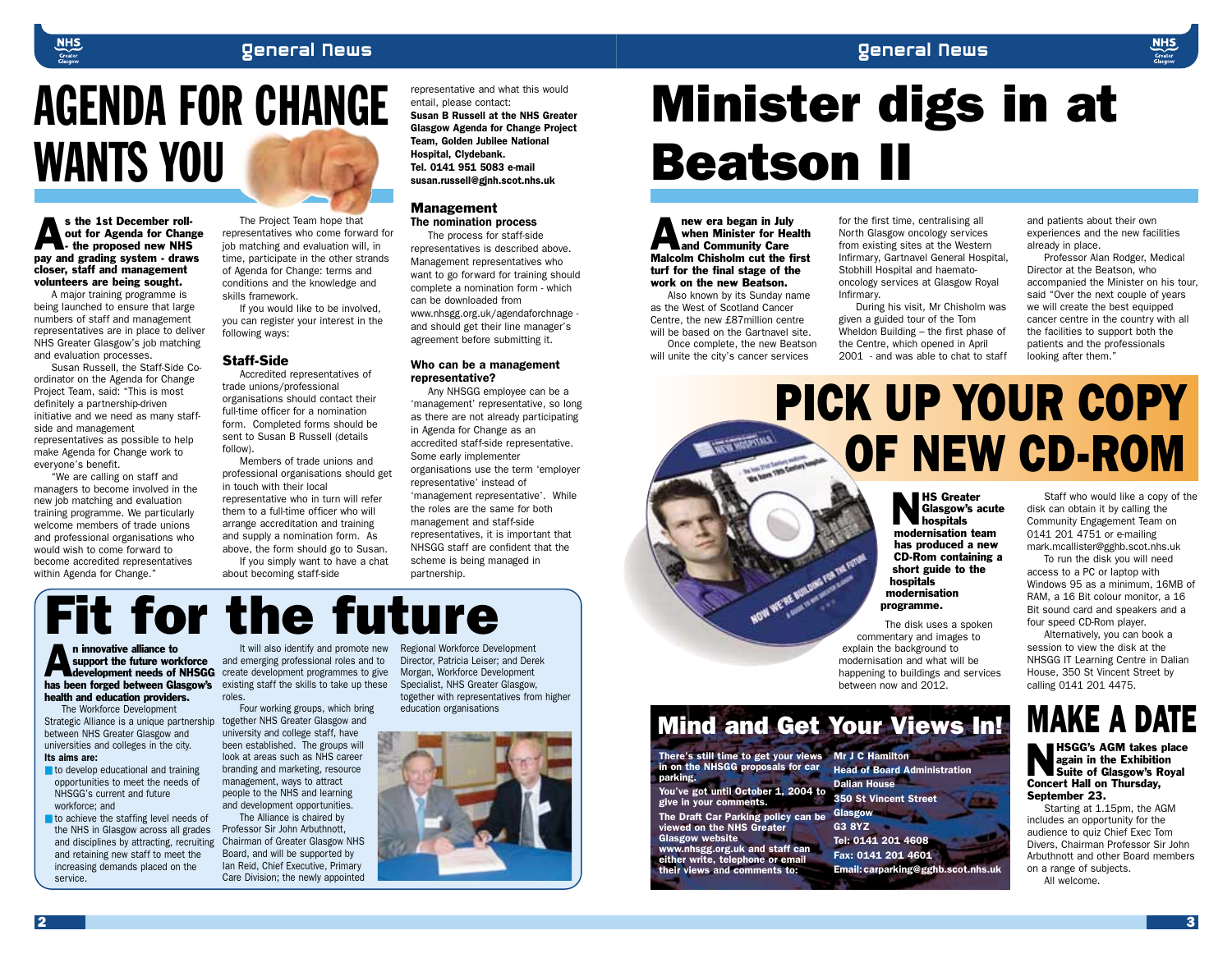# For your eyes only… not any more it's not

From January 2005, a new<br>
law comes into full force<br>
that will mean if someone<br>
seeks information we hold law comes into full force that will mean if someone seeks information we hold as an NHS organisation, we have to provide it.

Very few types of information will be exempt from this new requirement under The Freedom of Information (Scotland) Act.

And the new law will affect all public bodies in Scotland.

#### So what is the Act and how will it affect us?

The Act states that anyone (person or organisation) from anywhere can ask a public body for any bit of stored or written information they like and they don't have to provide a reason why they want it.

That's any kind of stored or written (typed, handwritten, emailed) information on a range of different subjects. It can include information such as:

- information on how services are performing, for instance, how many operations are carried out, success rates etc;
- minutes of meetings;
- service information;
- **B** service planning documents;
- **■** financial information.

The Act covers information put together before it came into force as well as that which comes after.

John Dearden, Chair of the Steering Group looking after implementation of the Act across NHS Greater Glasgow, said: "All NHS staff must be aware that there is this new public right to be provided with information held by public bodies. All people have to do is write in to request information and we must consider their request. There are very limited cases where we will have the right to withhold information.



understand that if they receive a request for information they must respond to it or make sure someone else does so promptly on their behalf. If they are unsure what to do there will be a variety of people throughout NHS Greater Glasgow who will be able to provide advice.'

A Scottish Information Commissioner has been appointed to ensure that public bodies meet their obligations under the Act. He can serve a 'practice recommendation' on an organisation that does not comply with the spirit of the Act which is all about making public bodies more open and accountable. Ultimately, he can take us to court if we fail to do what the Act says.

#### So how do I fit in with the Act?

All requests under FOISA must be in some permanent form. In most cases that will be in writing (including e-mails) stating clearly the exact

information the information seeker wants. They don't have to state that they are making the request under the Act or their reasons for the request, but if you get a request for information and it's not clear what the person is looking for, please contact them asking them to specify what information they require.

If someone makes a verbal request for information and you can answer their question or send them out the appropriate information, do so. If, however, the request is a bit more complicated, ask them to put their request in writing to you or the appropriate department.

We have to respond to any requests made under the Act in writing within 20 working days. Any member of staff can take a request for information and must see that the request is dealt with or passed on to the correct person.

### Won't this just create extra work for us?

It may do, but we need to remember that we are here to provide a public service and as an organisation we are committed to informing people about what we do and the decisions we take. To help reduce the work created by the Act, NHSGG has put together a Publication Scheme which is a guide to information that we routinely publish and this will help the public seek out information more easily. This Publication Scheme will be on the NHSGG website this month: www.nhsgg.org.uk

However, there will be requests for a whole lot of other information and we'll deal with these as we go along.

All public bodies are able to make a minimal charge for some of the requests for information and information on how we go about this will be shared amongst staff before the Act comes into force. Specific

training will be provided for those staff who are most likely to have to deal with requests for information or to advise colleagues about what the Act says in detail.

#### So, what information is exempt?

There are 17 exemptions under the Act and the ones that probably most affect us are those concerned with confidentiality, personal records (including health records that continue to be covered by Data Protection rules) and information intended for publication in the near future. However, there will be times when other exemptions apply.

Staff will be given details locally about who can advise them about the Act. There will also be information leaflets available in the autumn on our duties under the Act.

Meantime, if you have any queries, there are a number of 'experts' throughout the Board and Divisions who you can contact. These are:

*Board John Hamilton, Head of Board Administration 0141 201 4608*

*North Isobel Brown, Information Security Officer 0141 211 1790*

*PCD John Dearden, General Manager, Corporate Services 0141 211 0214*

*South Gavin Barclay, Head of Administration 0141 201 1257*

#### *Yorkhill John Marshall, Planning Manager 0141 201 0476*

*Remember:* the Act covers all records we keep including EMAILS and information stored on your computer. You are all probably already doing it, but please be aware of what you are writing in your emails. You never know, we might just get requests to see them.

*Looking for a new job within NHSGG? Then you'll be pleased to know that plans are afoot to create NHSGG's very own jobs website. Work is currently taking place to put together the new site and we hope to have the new website up-and-running by the end of the year.*

*In the meantime, if you're looking for a new*

**Jobs on the Web**

*job in Greater Glasgow, all our vacancies are advertised on: www.nhsgg.org.uk/jobs*

## Want a job in the NHS? Visit

www.nhsgg.org.uk/jobs

**NHS** 

Greater<br>Glasgow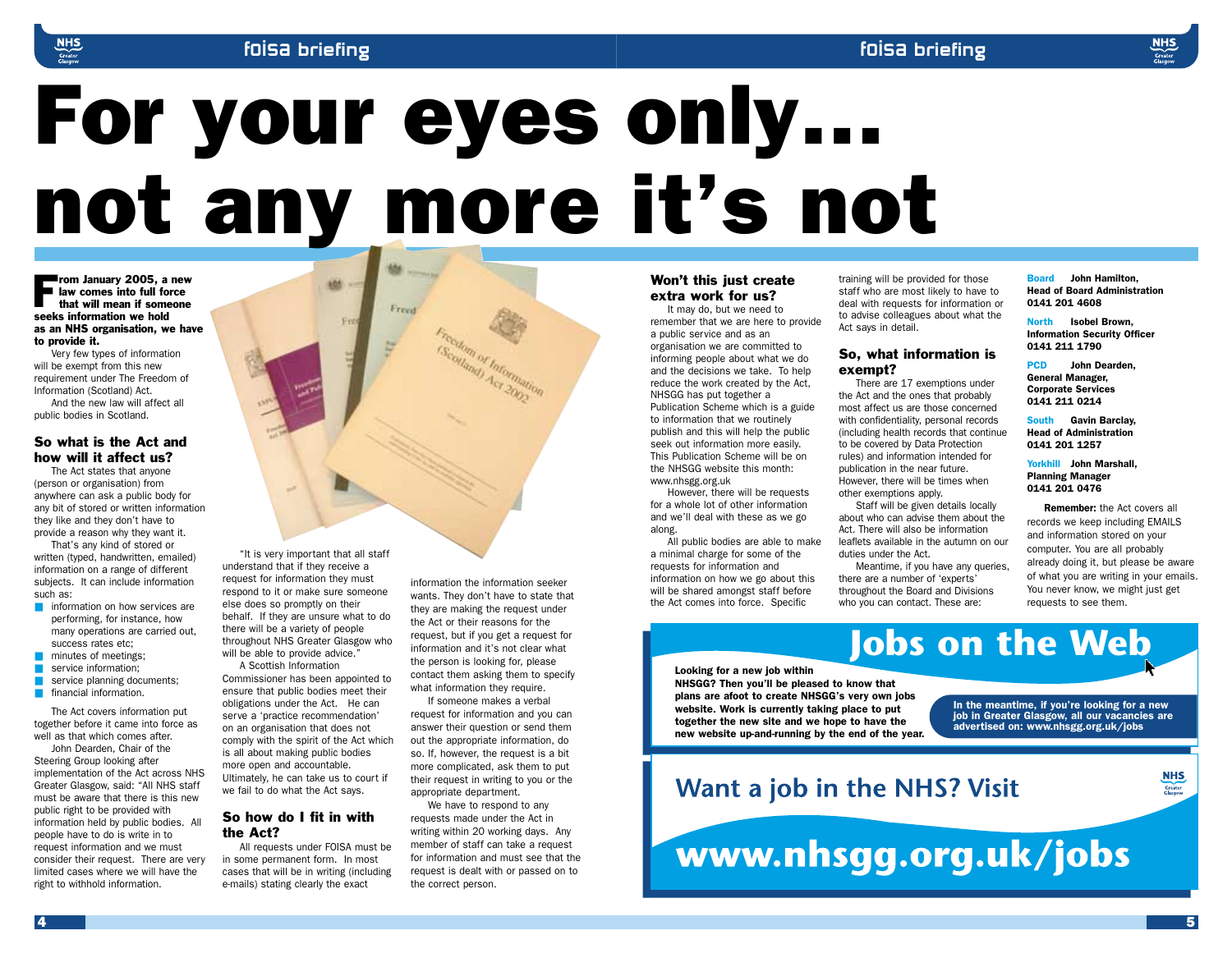### New Technology

# Some of the best ideas are the simplest

**Analytic policeman can<br>
punch in a registration<br>
number to mobile pa<br>
car computer and instantly** punch in a registration number to mobile patrol car computer and instantly discover the road tax details, ownership details and insurance details for any car.

The information is constantly updated through ICT systems common to all the agencies involved from the DVLC, insurance firms, Post Office and the police computer systems.

It's a common-sense approach that would revolutionise the way we access our patient information if we applied it to the National Health Service.

So why aren't we doing it? Well, we are.

Glasgow has made some impressive headway in this approach and hundreds of us have already been involved in learning how to use new and better-integrated computer systems.

It all comes under the heading of Information Communication Technology (ICT), but the whole idea behind it is to give us access to

consistently accurate and up-to-date patient information which means we can do our jobs better.

An entire approach including a training scheme has been developed by our own ICT Culture Change project team to support all staff in using the systems and processes to full advantage … the key to success is to input information from every part of the NHS system in a consistent way and to ensure that every part of the system communicates effectively with every other part of the NHS system.

Glasgow's progress in this project has been recognised nationally, which is something the ICT staff involved from all four divisions and the Board led by Joanne Frame are justifiably proud of.

And because Glasgow is undergoing a massive service modernisation programme and building Scotland's first Ambulatory Care and Diagnostic hospitals at Stobhill and the Victoria, we are well placed to take best advantage of introducing new systems. To find out more about the



support and training opportunities this opens up for you contact Kate Findlay at the Dalian Learning Centre on 201 4475. For more information on the ICT Culture Change Programme contact Andrena Gordon at the ICT Project Team office on 201 4798 or visit the ICT website http://haictpo

This site is loaded with terrific information about the ICT Programme with information on key programmes of work in addition to examples of clinical scenarios showing the benefits to patients and staff in specific situations. Don't think this is just about IT ... it's about the tools we use to record and locate vital information for the benefit of our services and our patients.

# Good Night!

**If you and some friends fancy a night of delicious food, refreshments and a good old Scottish jig why not buy a ticket for the Mac Ball?** 

**Organised this year in aid of the Macmillan Cancer Relief fund and specifically for the Beatson Cancer Centre, a good time is usually had by all and the money raised is helping a worthy cause.**

**This year's Ball is being held in the Moat House Hotel on Saturday, October 9, 2004. Included in the ticket price is a threecourse meal with table wine, a Ceilidh band and, later in the evening, a disco. There will be a grand prize raffle and a mystery celebrity guest.**

**For further details contact Justine on 0141 649 3386 or 07830 319829 or visit the website on www.themacball.com**

## JOBS JOY FOR THIRTY-TWO!

The NHSGG workforce was complemented by 32 recently thanks<br>to an innovative new employment training initiative.

The Working for Health in Greater Glasgow project offers unemployed people the opportunity to gain practical experience working as support workers in hospitals across the city.

Four of those who went through the initiative were Geraldine Birgirihana, Dawn Fyfe, Jim Patton and Frank Newman who all featured in a recent Local Development Company newsletter.

They are all now working at hospitals across Greater Glasgow: Geraldine has been accepted as a Nursing Assistant at Gartnavel General; Dawn is now a Nursing Assistant at Blawarthill Hospital; and Jim and Frank are both working as porters at the Victoria Infirmary.

### **WANT TO LEARN MORE ABOUT COMPUTERS?**

**NHSGG staff wanting to learn more about computing should think about taking advantage of the FREE one-day courses being run on behalf of NHSGG by Reid Kerr College. The courses are open to all NHSGG staff and include:**

*Basic IT - basic computing, file management, Introduction to Windows 2000, Email, the Internet,* *Intranets and using Internet Explorer Next Step - Word Processing, Excel Spreadsheets, Outlook*

*For more information or to book place on either of these courses please telephone 0800 052 7343 and quote reference NHS IT COURSE.*

# *The Endoscope* Chariot of fear

Elievers in the paranormal<br>testify to the reality of a<br>range of wondrous<br>phenomena – poltergeists, UEO testify to the reality of a range of wondrous phenomena – poltergeists, UFOs and meaningful waiting time targets to name but a few. One particular favourite of psychical researchers is 'bilocation', where people or ghostly entities can be seen by independent observers at two different locations at exactly the same time.

Of course, we are all familiar with a similar marvel in respect of 'new' Scottish Executive investment in the NHS (strictly, for all you psychiatrists out there, this is actually an example of the Jungian concept of 'synchronicity', as the same money seems to appear again and again at fortuitous moments - such as when

upcoming election). However, the Endoscope has been made aware of a real case of

there is a media scandal…or an

taying with matters<br>
supernatural, The<br>
Endoscope wonders<br>
have held NHS Creater Cl supernatural, The Endoscope wonders just how bad NHS Greater Glasgow's financial situation actually is. The photo, below, which shows the location of the last finance committee meeting, suggests that there might just be a cause for concern.



bilocation. The said mysterious entities were Bill Goudie, 'Employee Director' on the NHS Board (who used to have a proper job as a pharmacist in the Royal Infirmary) and his car.

Bill was surprised to receive a communication from the Great Beyond (Watford, that is) in the form of a letter from Westminster City Council. In it, the good burghers of those parts demanded £100 from Bill for an unpaid parking ticket.

This was something of a surprise, as Bill (and his car) happened to be in Glasgow on the particular day in question. In a bid to clear his name, if not his wallet, he has gone so far as to offer documentary proof of the fact that he

was trapped in a meeting in Glasgow when he was supposed to be wilfully ignoring double yellow lines in the capital. And what was the meeting about, you ask? It was, of course, about hospital car parking charges. Now if that isn't synchronicity, what is? Answer that, Freudians!

 $MHS$ 

Creator's BLAST FROM accountancy THE PAST A Reel-y

The Primary Care Division<br>was having something of<br>late spring clean and state<br>came across a conv of 'Woma was having something of a late spring clean and staff came across a copy of 'Woman's Journal' for March 1957 in a filing cabinet (if the file has been in existence that long it must have something to do with urology waiting lists).

The magazine naturally offers a variety of quaint images and articles which are very amusing in this cynical • age  $-$  the adverts for fit-inducing • wallpaper and the piece entitled 'Glasgow's review of acute hospitals begins' were of particular note.

- The strangest part of the content
- is the magazine's unaccountable
- **f** fascination with the domestic and
- decorative possibilities offered by
- silicon 'The silicon house', 'Silicon



in the bedroom', 'Questions and answers on silicon'.

So now you know what to do with those pesky unwanted breast implants – make them into fashionable lampshades.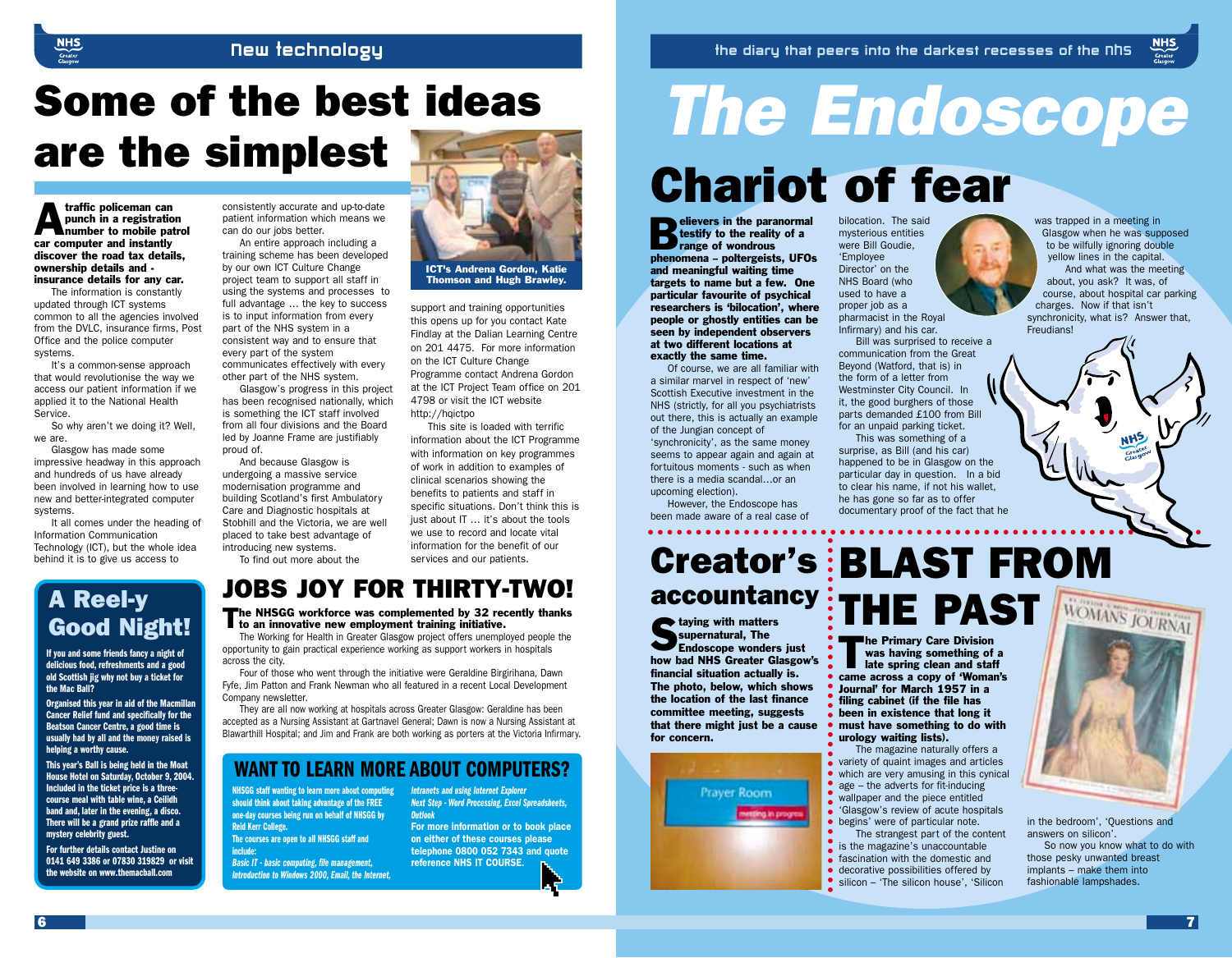# Sex Ed is all in a day's work for Laurel

#### $\frac{1}{5}$  Laure<br>kind. T'S fair to say that NHSGG's Laurel Stevens is one of a

As Scotland's only Health Promotion Training Officer in Sexual Health, Laurel trains health staff and others in all aspects of sexual health.

Said Laurel: "Basically, my job involves organising workshops and training sessions for a range of different professions to help them incorporate sexual health issues into the work that they do, which can be directly in the form of teachers delivering sexual health education, or indirectly such as giving Youth Workers or Primary Care staff a better knowledge and skills base from which to improve their own practice.

"Although it may be important for their work, a lot of people don't feel comfortable talking to others about sexual health. They become embarrassed and flustered. What I do is tailor workshops for them and give them techniques so that they can go ahead and discuss all the issues they have to with less embarrassment or fear. Hopefully, once they've received the training, they will go away much more confident about providing sex education or incorporating sexual health issues into the general work they do."

No two days are ever the same for the dark-haired Canadian. Working from Dalian House and the Sandyford Initiative, much of Laurel's working life is spent organising training sessions for an assortment of different professions.

This includes nurses, doctors and other health staff; teachers and other school workers; youth workers; nursery nurses; people who work with the Deaf; the Ministry of Defence; key housing workers (for example, those who work with people with Learning Disabilities and young people); people working for a local authority's leisure services; student groups, including Sexpression which takes sexual health education out to young people; parents' groups; alcohol groups; and groups who work with abused and abusive clients.

And she covers a wide variety of



subjects. For instance, one week she might be training teachers to deliver general sexual health education to teenagers and the next she may be discussing with midwives how they might best approach pregnant women with the offer of HIV screening.

Another part of her job is to help build understanding not just of the mechanics of sex, but about the emotional side of sexual health and issues around sexuality.

Laurel said: "My job is quite varied and no two sessions are the same. It's hard work, but something I really enjoy."

So how did Laurel, who hails from Montreal, end up teaching others to provide sex education?

She started her career working as a journalist, writing a column on various women's issues, health and social issues for a Montreal newspaper.

Coming to Scotland in 1994, Laurel first qualified and worked as an counsellor in the field of HIV/AIDS before taking on a role as a Student Welfare Advisor at Glasgow Caledonian University, whilst completing a year-long training qualification. It was whilst working there that she spotted an ad in a national newspaper for the Health Promotion Training Officer (Sexual Health)'s job and the rest, as they say, is history.

Laurel said: "Sexual health is an

amazing area to work in. I feel really passionate about it and I personally get a lot out of it.

"It's a real privilege to do the sort of work I do. Not only do I get satisfaction from helping others provide better sex education, but it also involves challenging them about their own values and beliefs, their own prejudices, and getting them to think about how their values impact on their work.

"Many of them have come up to me after a session and said how much they enjoyed it and how it made them think about their own beliefs on sexual health and sexuality. For some, it's completely changed the way they think about some things."

Laurel has a packed workload, but is always keen to hear from health service colleagues and others who would like her to arrange a training session for them. She can be reached at 0141 201 4992 or laurel.stevens@gghb.scot.nhs.uk

## **Talking** the Walk

*Talking the Walk is a new report published by NHSGG that highlights youth health services throughout the city. The report is a valuable resource for NHS Staff and youth workers as it shares good practice ideas and ensures that there is a keen awareness of the projects currently operating in Greater Glasgow.*

*If you'd like a copy, you can get it off the NHSGG website: www.nhsgg.org.uk or from the Child & Youth health team on 0141 201 4913 or 4416.*





## TECHNOLOGY FOR PATIENT CARE

**NORTH Division**<br>gynaecological<br>(cancer) staff a gynaecological oncology (cancer) staff are leading the way in modern consultation techniques for patients.

They are part of a group of top Scottish cancer specialists who are using digital teleconferencing technology to treat patients from all over the West of Scotland.

Using the specialist technology to communicate with each other, they can view patient information, discuss cases and then decide on the best treatment for patient.

This means that neither the consultants nor the patients have to travel for a consultation.

Dr Jo Davis, Lead Clinician for Gynaecological Oncology in North Glasgow, explained how it works, he said: "Every week, a multidisciplinary team of gynaecologists, oncologists,

pathologists, radiologists and nurses from throughout the West of Scotland, meet 'virtually' through video-conferencing. We discuss patients who have been referred to us for specialist advice and care and review around 30 cases each week with a view to deciding the best form of treatment.

"The value of this system is that it allows each patient's case history to be reviewed by the complete team of experts - as this increases the degree of knowledge, skill and experience that can be brought to bear on what are often difficult and complex clinical circumstances."

The £800,000 system, funded by the Scottish Telemedicine Action Forum - a Scottish Executive-led initiative - went 'live' two months ago, following an 18-month pilot project.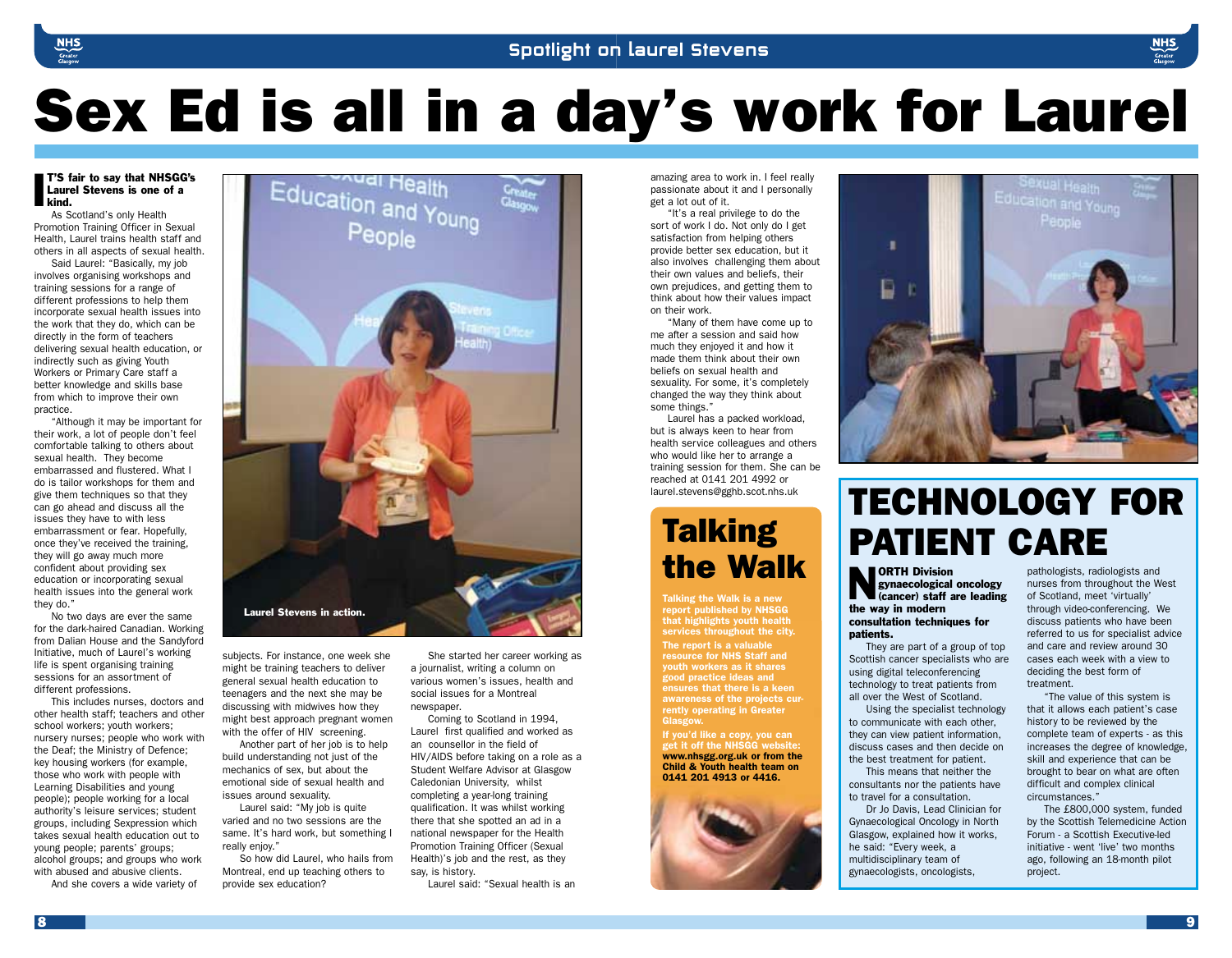### Special feature

## Scottish Executive Roundup

### A ROUNDUP OF SOME OF THE NATIONAL NEWS FROM THE SCOTTISH EXECUTIVE…

#### Nurses and Midwives

The number of qualified nurses and midwives working in the NHS has increased by 849\* over the past year, bringing the total to more than 39,000, the highest level since records began.

New figures published by Information Services Division of NHS National Services Scotland also show that more people are training to become nurses and midwives than ever before with an all time high of 8986, an increase of three per cent over the last year and over 35 per cent more than in 1997.

Allied Health Professionals, such as Physiotherapists and Occupational Therapists, have increased by over 300 in the last year.

\* As per the ISD statistics which reflect the nature of NHS workforce roles, the figures shown here are for whole time equivalent (WTE) posts.

#### **Pharmacies**

Transport Minister Nicol Stephen welcomed a joint campaign urging motorists to be more aware of the risks some medicines can have on safe driving.

The public information campaign which will target pharmacies across Scotland is led by the Scottish Road Safety Campaign in partnership with NHS Scotland.

#### **Carers**

Scotland's 600,000 carers will get better information from the NHS about how to access vital services for themselves and those they care for, thanks to new guidance.

Under the guidance, every Health Board in Scotland will have to produce a Carer Information Strategy, setting out how NHS staff will identify carers and provide targeted information to help them.

Draft guidance has now been issued for consultation and can be viewed at:

www.scotland.gov.uk/consultations. The consultation period ends on October 29, 2004.

Final guidance is expected to issue early in 2005 and it is expected that NHS Boards will be

#### required to submit Strategies to Ministers by the Autumn of 2005.

#### Vaccines

Information about the changes being made to the Childhood Immunisation Programme is now available.

NHS Health Scotland is sending out information to GP surgeries, Health Promotion Units, pharmacies, NHS24 and Immunisation Co-ordinators and the information is also available on the new NHS Health Scotland website: www.healthscotland.com/immunisation

Changes are being made to the Childhood Immunisation Programme which will see existing vaccines replaced with new ones to provide more appropriate protection against Polio for teenagers and Diphtheria, Tetanus, Pertussis (whooping cough), Polio and Hib for younger children.

This includes a single DTaP/IPV/Hib (diphtheria, tetanus, five component acellular pertussis, inactivated polio and haemophilius influenzae type b vaccine) will replace the current regime of an injection plus oral polio drops.

GPs will start using the new vaccines as soon as they become available from September.

In your article on 'Queen Mum's closure explained' (Staff News May 7), you list some conclusions from the Maternity Working Group and then state: 'These conclusions are in line with guidance from the British Association of Paediatric Surgeons.' They are not and this is wrong.

Letters

Regrettably you have perpetuated an unfortunate error made by Health Board representatives at an early stage in this debate. They confused two documents from the British Association of Paediatric Surgeons and misapplied a quotation.

The important and relevant quotation from this Association is: 'Where possible, babies with suspected major malformations should be transferred in utero to an obstetric/fetal medicine centre with ready access to neonatal surgical facilities'. In Glasgow's case, that is the Queen Mother's Hospital. **Peter A M Raine (President, British Association of Paediatric Surgeons)**

#### Dear Mr Raine

There's no doubt that the consultation into the future of maternity services in Greater Glasgow has raised a number of issues and differing opinions over the last year, and the BAPS guidance issue has come up over the course of that time.

The Editorial Team has gone back and checked the facts again and we are confident that our original article is a correct factual interpretation of the published guidance. **The Editorial Team**

### Dear Editorial Team, NHS FRIENDS - REUNITED

**IF YOU ARE A RETIRED NHS employee or know of any existing or retired NHS employees who might be interested in meeting up with former workmates and colleagues, the NHS Retirement Fellowship Glasgow Branch are the people to contact.**

Set up to provide a means of former NHS staff maintaining contact with other NHS retirees and as a visiting service to former NHS staff who were housebound, the Fellowship also enabled former NHS staff to meet in a social and friendly atmosphere. There is also a Benevolent Fund for members who meet the criteria and find themselves in difficulties.

There are opportunities for existing employees to provide valuable support to the work of the Glasgow branch. Everyone is welcome.

Interested? Contact: Sheila Pollock, Membership Secretary, 97 Balerno Drive, Glasgow G52 1NA.

The NHS Board Liaison Officer with the NHS Retirement Fellowship is John Hamilton, Head of Administration, NHS Greater Glasgow, Dalian House, 350 St Vincent Street, Glasgow, G3 8YZ (0141 201 4616).

# just what the DJ ordered



#### **MANY** of us complain<br>about not having enough<br>would we feel if we were stuck about not having enough hours in the day, but how in a hospital bed day-in-day-out?

It can be difficult for patients to fill those empty hours and stimulate their minds while keeping their spirits up, so that's where hospital radio steps in with the perfect tonic.

To find out more, Staff News ventured down a dark winding corridor in the Southern General Hospital's medical block to meet the team behind a service that's been cheering up patients for 14 years.

Volunteer presenter John MacDonald (49) has worked for the station for a number of years.

He said: "We've actually been onthe-go at the hospital as a selffunded station for a number of years now and we've built up a strong link with patients as well as collecting many radio awards."

The station has between 15 and 20 volunteers who regularly help out at the station doing everything from taking requests from patients to actual DJ-ing. There is another ten more who can be called on for things like engineering work at the station.

According to John, patient involvement is the key part of the station's work. Southern Sound volunteers regularly go round the wards and chat to people at their bedsides, asking how they are and what requests they'd like to place. John laughed: "It can be quite

amusing when we pop into the maternity unit and women ask us for

| $\begin{array}{ c c c c }\hline \text{1} & \text{0} & \text{0} & \text{0} & \text{0} & \text{0} & \text{0} & \text{0} & \text{0} & \text{0} & \text{0} & \text{0} & \text{0} & \text{0} & \text{0} & \text{0} & \text{0} & \text{0} & \text{0} & \text{0} & \text{0} & \text{0} & \text{0} & \text{0} & \text{0} & \text{0} & \text{0} & \text{0} & \text{0} & \text{0} & \text{0} & \text{0} & \text{0} & \text{0}$ |  |
|----------------------------------------------------------------------------------------------------------------------------------------------------------------------------------------------------------------------------------------------------------------------------------------------------------------------------------------------------------------------------------------------------------------------|--|
|                                                                                                                                                                                                                                                                                                                                                                                                                      |  |
| <b></b>                                                                                                                                                                                                                                                                                                                                                                                                              |  |
|                                                                                                                                                                                                                                                                                                                                                                                                                      |  |

**EXAMPLE STATION DEGRIPS IN The station began life in** a portable cabin next to the Southern's A&E in 1990;

**HH** Five years later, they<br>moved to their current<br>premises which were office moved to their current premises which were officially opened by Scotland and Rangers footballer, Ally McCoist.

songs like 'Baby Baby' and 'Oops I Did It Again'!"

He added: "When we get feedback from people whose spirits we've lifted or who have been able to experiment with radio, it means job satisfaction for us and a great tonic for the patients, so it's worth every minute."

To find out more about the radio station or how you can volunteer for Southern Sound, drop John MacDonald a line at

johnmacdonald1954@yahoo.co.uk Of course, Southern Sound isn't

the only radio station operating in our hospitals. NHSGG has a total of five hospital radio stations: the Hospital Broadcasting Service (which serves the Western Infirmary, Gartnavel General, Blawarthill and Drumchapel Hospitals); Victoria Infirmary Radio; Royal 1 Radio (at Glasgow Royal); Radio Lollipop (at Yorkhill); and Southern Sound.

Anyone who wants to be a volunteer at their nearest hospital station should ask at the hospital to find out more.

10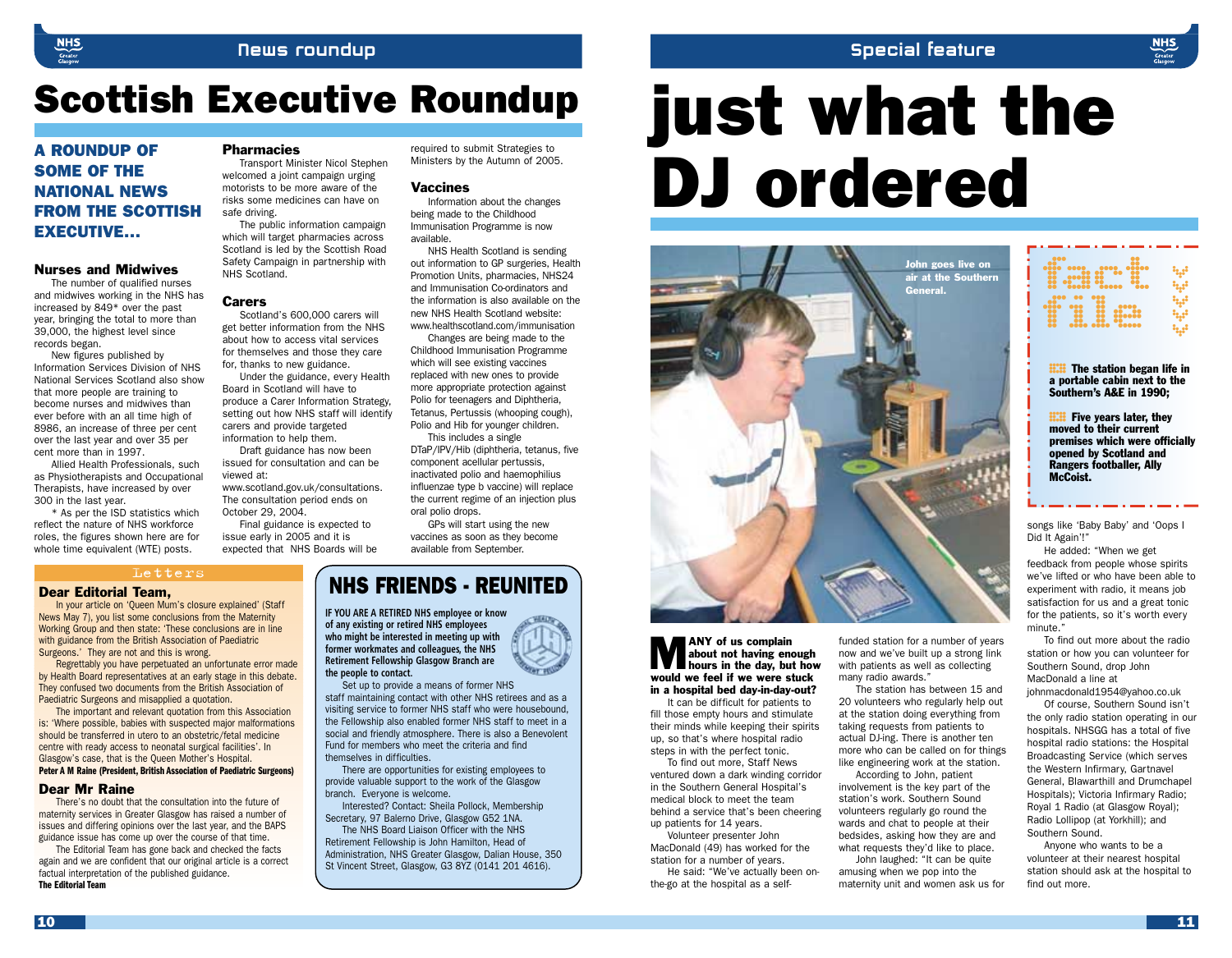### Focus on Primary Care

# Homoeopathic Hospital Update

**Further work will be carried**<br>out before any decision is<br>taken on the future of out before any decision is taken on the future of inpatient beds at Glasgow Homoeopathic Hospital.

That was the decision made by Greater Glasgow NHS Board at its meeting in July 2004, where a paper looking at North Glasgow Division's

review of homoeopathic services was presented.

Board members have asked for more work to be undertaken as part of this review, with the findings to be reported at a future Board meeting. This work will include looking at possible patient pathways and other models of homoeopathic services

# A RUN FOR THEIR MONEY

Fay Platt from the Western Infirmary and her sister Joan<br>
Sandyford colleagues, bravely undertook the Women's<br>
10K and raised a whopping £3,000 for charity **Atkinson from the Sandyford, along with her mates and** 10K and raised a whopping £3,000 for charity.

*Fay - who is Personal Secretary to the Sector Health Records Manager (North and West) - and Joan - a staff nurse at the Sandyford Initiative who had Leukaemia and has had a bone marrow transplant proudly met to hand over the cheque to the New Leukaemia Research Fund at Gartnavel General.*



Dishing out the dosh are (L-R) Sister Marie McLaughlin, from the Royal Infirmary's Transplant Unit; Joan Atkinson; Tessa Holyoake, a Reader and Experimental Haematology Consultant who specialises in Haematology, Leukaemia and Bone Marrow; and Fay Platt.

# Farewell Alan and **George**

from across the UK.

inpatient beds out to public

The proposal to provide a day care only homoeopathic service is part of NHSGG's recovery plan to identify savings of £46million in services across Greater Glasgow. Originally, it was £58million, but Health Minister Malcolm Chisholm announced extra funding of which Glasgow's share was £12million.

consultation.

Board members also expressed an interest in visiting the hospital. After North Glasgow presents its next report to the Board, members will decide on the best way forward. One option may be that the Board decides to put the possible closure of

orth Glasgow Division is<br>sorry to be saying good<br>to Alan Boyter, Director<br>Human Resources, and Georg sorry to be saying goodbye to Alan Boyter, Director of Human Resources, and George Doherty, Assistant Director of Human Resources, who are both moving on to new posts within the NHS in Scotland.

Alan will become Executive Director of Strategic Human Resources and Workforce Development at NHS Tayside and George Doherty is to take up a secondment opportunity as Director of HR for Ayrshire Acute Hospitals Division.

Chief Executive, Tim Davison said, "Both Alan and George will be greatly missed and we wish them every success in their new roles".

### Stobhill Centenary Service

*GLASGOW Cathedral provides the magnificent backdrop for a special service commemorating Stobhill Hospital's centenary on Sunday, September 19, 2004. The service is open to all and starts at 6.30pm, although you are asked to be seated by 6.15pm. All welcome.*

## HEART FAILURE NURSING **SERVICE** PRAISED

**Glasgow's Heart Failure<br>Liaison Service has be<br>heat practice in a unique negotial** Liaison Service has been highlighted as a model of best practice in a unique new international publication.

The publication 'Improving Outcomes in Chronic Heart Failure – Specialist Nurse Intervention from Research to Practice', is co-edited by NHSGG's Lynda Blue, the Heart Failure Liaison Service Coordinator who is based at the Western.

Covering a wide range of information, the publication provides an insight into what makes an effective heart failure service, recent experiences of nurse specialists and highlights the importance of a team approach to care.

## NEW COMMUNITY CENTRE FOR HEALTH **OPENS IN WEST END**

**STAFF** from the old Sandy<br>Road Clinic have a brand<br>new shiny place to work in<br>the form of the recently opened Road Clinic have a brand the form of the recently opened, state-of-the-art £3million Sandy Road Community Centre for Health.

Based in Partick, the new centre replaces the old 1940s Sandy Road Clinic and offers a range of new services including men's health clinics, health promotion activities, older person's services and youth and pre-five services. These will run alongside existing services such as community nursing, podiatry and dental services.

The new three storey Centre has been constructed on the site of the demolished Sandy Road Day Nursery. Children and staff from the former nursery are now accommodated within a new nursery in the Centre.



Lynda Blue, Service Co-ordinator, said: "This is the only book on heart failure that presents an international. multidisciplinary perspective. Experts have been gathered from many countries and different disciplines to consider the issues surrounding the care of patients with heart failure, and we're delighted that our service has been included as a model for future services.

"Within the Glasgow service, which is managed by the Primary Care Division, specially trained heart

The design of the building aims to promote awareness of healthcare in the community and the open features of the entrance and interior help make the building feel welcoming and spacious. Most public areas are positioned towards the street side of the building, enabling patients to find their way around easily, while treatment and consulting rooms are located at the rear.

attend a clinic at four of the hospital sites." Glasgow art therapist scoops

failure nurses – who are based in the five adult acute hospital sites - work with GPs and cardiologists to provide care for patients with chronic heart failure after hospital discharge.

"Staff work to improve patients' quality of life; to prevent unnecessary re-admission to hospital; and to support end of life care. Frail and elderly patients are seen in their own homes and stable patients can

# national award

**Congratulations to Art<br>Therapist Tracy Noble who**<br>was awarded the first prize of<br>\$10,000 in the Alliad Health Therapist Tracy Noble who £10,000 in the Allied Health Professions Award for Innovation in Health Improvement or Improved Services for her work providing art therapy to female asylum seekers and refugees who have mental health and Post Traumatic Stress Disorder (PTSD) problems. Tracy is pictured with Health Minister Malcolm Chisholm.



**NHS** 

12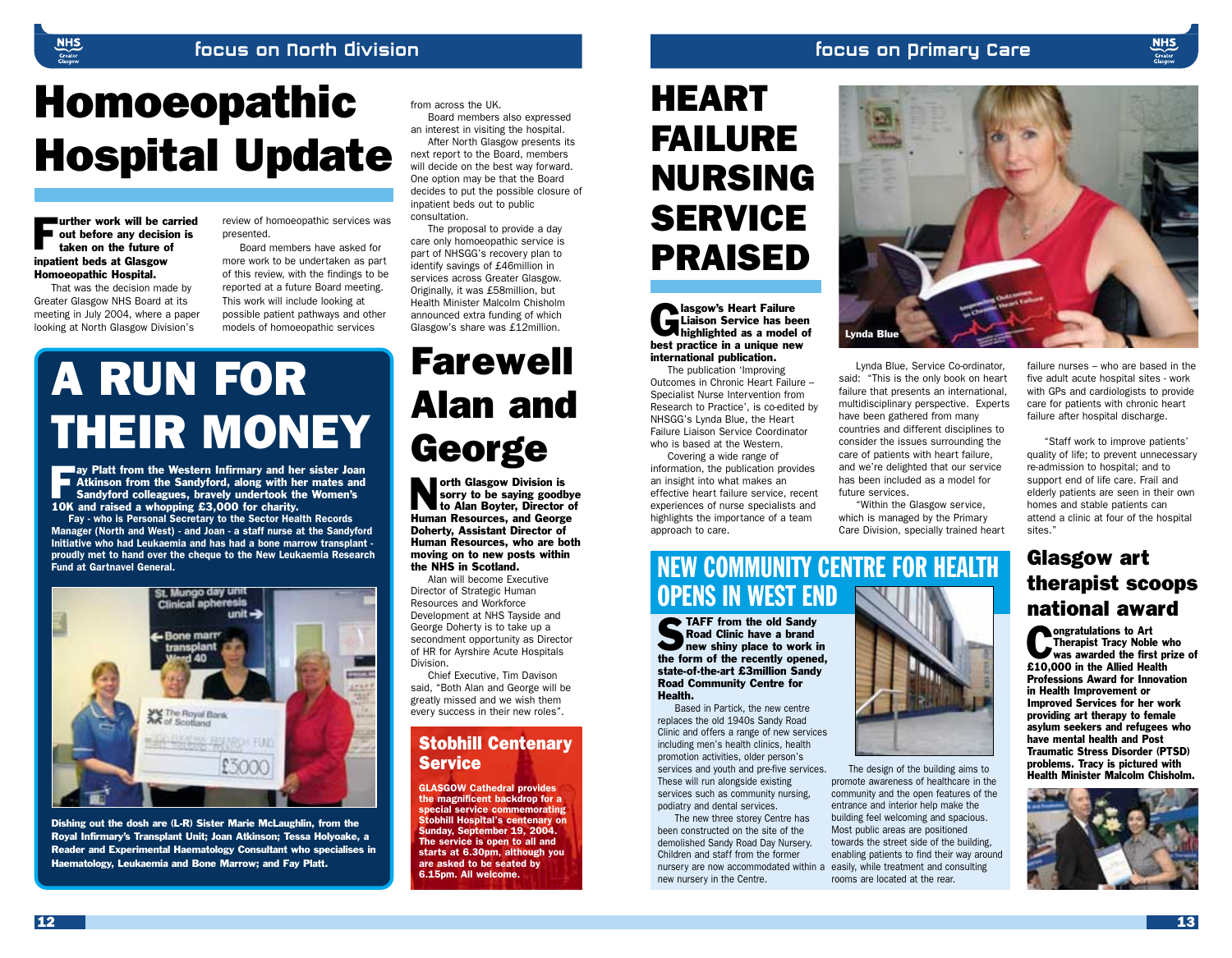### focus on yorkhill

### focus on South division

# AWARD FOR CONTINENCE AWARD FOR CONTINENCE<br>SERVICE<br>SERVICE

The work of the Continence<br>
Resource Centre and<br>
Helpline for Scotland has<br>
recently been recognised in the Resource Centre and recently been recognised in the form of the first ever Health Council Award for providing an innovative and quality service to the people of Glasgow.

Established in 1989 at the Southern General, the Centre was the first continence service in the world to offer proactive treatments, advice and specialist referral to patients.

It also was a lead in the development of community services and helped launch a full continence service with the Primary Care Division. Now every new continence nurse/adviser in Scotland has visited the facility as part of their orientation.

The service is run by two clinical Nurse Specialists, Sisters Mary Ballentyne and Lynn Cherry, medical director and urogynaecologist Dr Ian Ramsay, and administrator Pamela Findlay. Both Mary and Lynn have been with the service since its inception and have witnessed many changes in the provision and development of continence services throughout Scotland.

Mary said: "We're delighted to receive this award from the Health Council. The staff at the Centre work really hard to provide a top quality service to our patients and it is really nice to be recognised in this way."

The Centre was the brainchild of Mr Eric Glen, a consultant urologist at the Southern General and founder of the International Continence Society UK. He



believed that many sufferers with urinary problems could be effectively treated, managed and indeed cured if seen by a nurse specialist.

Lynn said: "The Centre operates a clinical service whereby sufferers can self refer to the continence unit. This has always been a primary aim of the department as sufferers regard this as an embarrassing condition it is important that they feel they can access the service confidentially.

"Undoubtedly there are sufferers who require specialist investigations such as urodynamics, flow tests or referral to a urologist or gynaecologist and this is arranged by the Centre in agreement with the patient's GP. Referrals are city wide, with an outreach service three times a year for Islay, Campbeltown and Shetland."

There are also referral pathways to the continence physiotherapists who operate within the urogynaecology departments in the Divisions and the community continence physiotherapists. The general public have accessed the unit an incredible 21,000 plus times.

The Centre also operates the only Helpline for Continence within Scotland and provides an teaching resource for GPs, community and hospital nursing staff, pharmacists and voluntary groups such as the Princess Trust and Alzheimer's Scotland and Multiple Sclerosis groups.

Centre staff have agreed to cocoordinate this year's UK Continence Campaign for Scotland. The theme will concentrate on Stress Urinary Incontinence targeting all ages of women



and the Centre has undertaken the awesome task of distributing 10,000 items of information throughout Scotland. They have also organised the 20th Annual Scottish Task Force Symposium Conference to coincide with the end of campaign week on Friday, 17 September 2004.

Mary added: "Over the last 15 years continence services have developed but there is still much work to be done in changing attitudes, raising awareness and keeping continence in the forefront of the health agenda. The Centre's philosophy over the last decade remains as strong as ever – people should not suffer in silence and in order to gain control you need to take control."

### TAKING THE LEAD IN BRAIN INJURY RESEARCH

edical teams at the<br>
city's Southern General<br>
hospital are leading the<br>
way on a nan Furonean city's Southern General way on a pan European research project into brain injury.

The three-year project – Brain IT (short for Brain Monitoring with Information Technology) - has attracted two million Euros worth of funding from the European Union and is being led by Southern based clinical physicist Dr. Ian Piper.

Dr. Piper and his team are working with colleagues across Europe – collecting data from seven treatment centres across the UK and a further 23 centres Europe wide.

Countries participating in the project include Germany, Italy, Scandinavia, Spain, Lithuania, France, Holland, Belgium, Romania, Czech republic and Switzerland.

World…Today!

ave you ever wondered<br>
what medical advances<br>
bring us in the coming<br>
vears? What new medicines what medical advances will years? What new medicines, technologies and medical equipment will be used in Glasgow hospitals in the next ten, 20 or 30 years?

Well it was a case of wonder no more for Yorkhill staff and patients when they were given a glimpse of the future when three Product Design Engineering students dropped by with their prototype medical devices.

The prototypes could just be the next big thing and included an intravenous drip designed specifically for children, a device to measure pressure in the patient's eye without touching the eyeball, and an umbilical catheter assist for delivering medicines or taking blood tests from newborn babies.

The students designed the devices with advice from Yorkhill clinical staff as well as the guidance of their academic tutors.

So what were the new inventions? They included….

A Child's Play Intravenous Drip, designed by David Murray, which is more portable that the usual 'wheeled' drips and allows children to be more mobile.

Sister Christina McGuckin is a parental nutrition nurse specialist at Yorkhill and worked with David on his project.

She said: "I think this was a great idea and David obviously appreciated how cumbersome the traditional IVs and pumps can be for any patient, let alone a small child. It's a complex task to redesign a piece of equipment like this, and I think David's idea is definitely something that could be developed after meeting all of the necessary safety specifications for such a device.

A tonometer by Geoff Bland which allows the pressure of a patient's eye



David, Geoff and Dominic with their designs.

to be taken when their eye is shut, greatly reducing the discomfort many patients feel during such procedures.

Professor Gordon Dutton, Consultant Ophthalmologist, said: "If this device meets its full potential it could be used to monitor the eye pressure of children as young as three meaning fewer children would need to be admitted to theatre for what is essentially a relatively simple procedure."

Dominic Reilly's umbilical catheter assist – designed with support from staff at the Queen Mother's – helps doctors insert a drip into a baby's umbilical cord.

There are no specialist instruments to assist staff with this delicate procedure said Dr Dominic Cochrane, Consultant Neonatal Paediatrician at the Queen Mother's Hospital.

"As far as I'm aware, this little device is the first of its kind in the world. The tests we've carried out in the labs have shown that it can work, and if it could be developed further, it would certainly make my life, and the life of many other neonatologists across the world, that little bit easier!"

## Yorkhill nurses get to the heart of the matter...

#### New Kids on the Block and is being led by Southern based<br>
and is being led by Southern based<br>
Dr. Piper and his team are<br>
Dr. Piper and his team are<br>
Dr. Piper and his team are<br>
Dr. Piper and his team are has been unrolled at Yorkhill giving nursing staff a **Transformation in paediatric cardiac nursing.**

The course is designed to improve care to children with heart disorders, by giving paediatric cardiac nurses more experience in working within ALL areas of cardiac care across the hospital.

Ros Montgomerie, a Sister from the Queen Mother's Paediatric Department, she said: "The training has been amazing. It's very easy to work in your own department day after day and not really see the big picture. As a result of this course, I've worked in ICU, the Cardiac Cath lab, cardiac theatre and the cardiac ward. All of these experiences have made me a lot more confident in dealing not only with my patients, but in helping families to understand the processes at work in the hospital as we care for their baby."